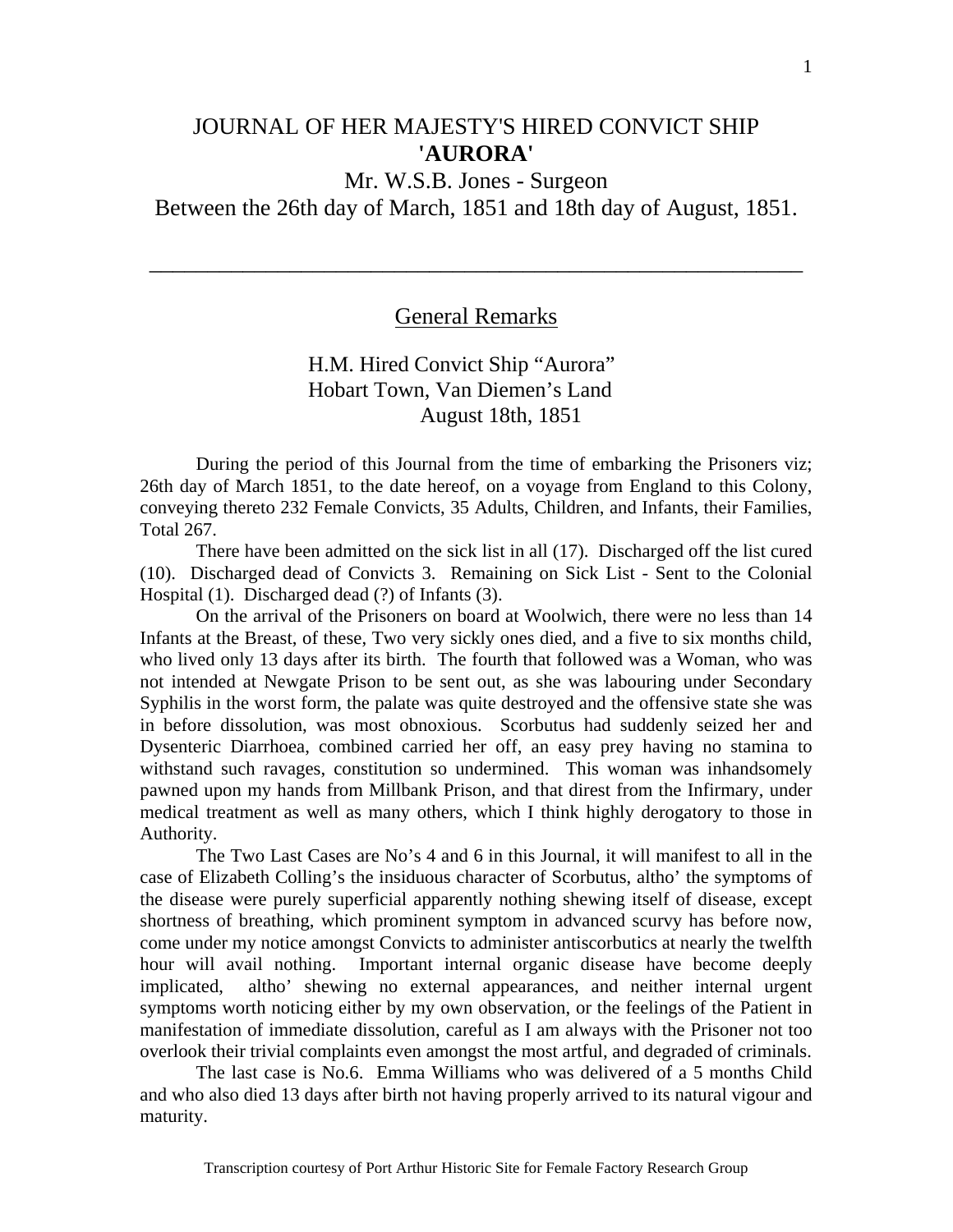Phthisis had shewn itself before she was delivered, and a slight check to disease was experienced about the period of parturition, but very shortly afterwards a rapid galloping progress to confirmed stage of the disease, baffling every kind of treatment, carrying her off a perfect shadow. She was kept alive for a longer period by kind, soothing treatment, and fed by every thing she might fancy from the Cuddy(?) table.

 I had anticipated that disease would have subsided after her confinements, as it often happens in many similar cases, but in this instance it was quite the reverse.

#### General Regulations adopted on Board

The Prisoners are to conduct themselves at all times in a respectful manner to the Officers, Matron and other persons placed in Authority over them.

Communication with any person, or persons of the Ship Company, is strictly forbidden, except on duty, or under sanction of Surgeon Superintendent.

- The main prison decks are to be under the care of Superintendents, assisted by Overseers, who are to attend to the cleanliness, maintain order, and report any irregularities.
- The Prison Deck is to be kept dry by the messes, the water is not to be spilled, and washing cannot be permitted.
- A.M. 6. Prisoners to roll up and stow bedding, and proceed to wash prison. 8, Breakfast. 12, Dinner, 5 P.M. Supper.
- Two Women chosen from two messes in rotation to attend at the serving out of Provisions, to see justice done.
- One Woman from each mess to attend, and receive rations, and allowances.
- Two Overseer Cleaners will have the water closets thoroughly cleansed morning and evening, throwing up the solution of Chloride of Zinc.

On Mondays, Issues of Soap and Vinegar. Tuesdays and Fridays, general washing day.

Two Women from each mess are to wash the clothes of Mess. Washing can only be done on the appointed days, except by express permission of Surgeon Superintendent

to exchange or alteration of clothes permitted.

A watch at night is to be kept by the Overseers, one for each side, they are to relieve every four hours, their duty is to manifest order and decency.

Theft, fighting, profane and disgusting language will be punished severely.

Prisoners who are appointed to classes for instruction in reading and writing are required to place themselves with the least possible delay in their respective classes, and diligently apply themselves.

It is expected that no person will attempt to be absent from the classes without proper Authority, anyone doing so, will be reported to Surgeon Superintendent.

Noise and confusion cannot be allowed during the time of instruction, nor can anyone be permitted to run up and down the hatchways, except in case of necessity.

N.B. A report of the Character, and Progress of the Scholars during the voyage is sent to the Authorities of the Colony.

#### W.S.B. Jones M.D.

#### Surgeon Superintendent

(To be stuck up in a conspicuous part of the Prison and to be frequently read to the Prisoners from time to time).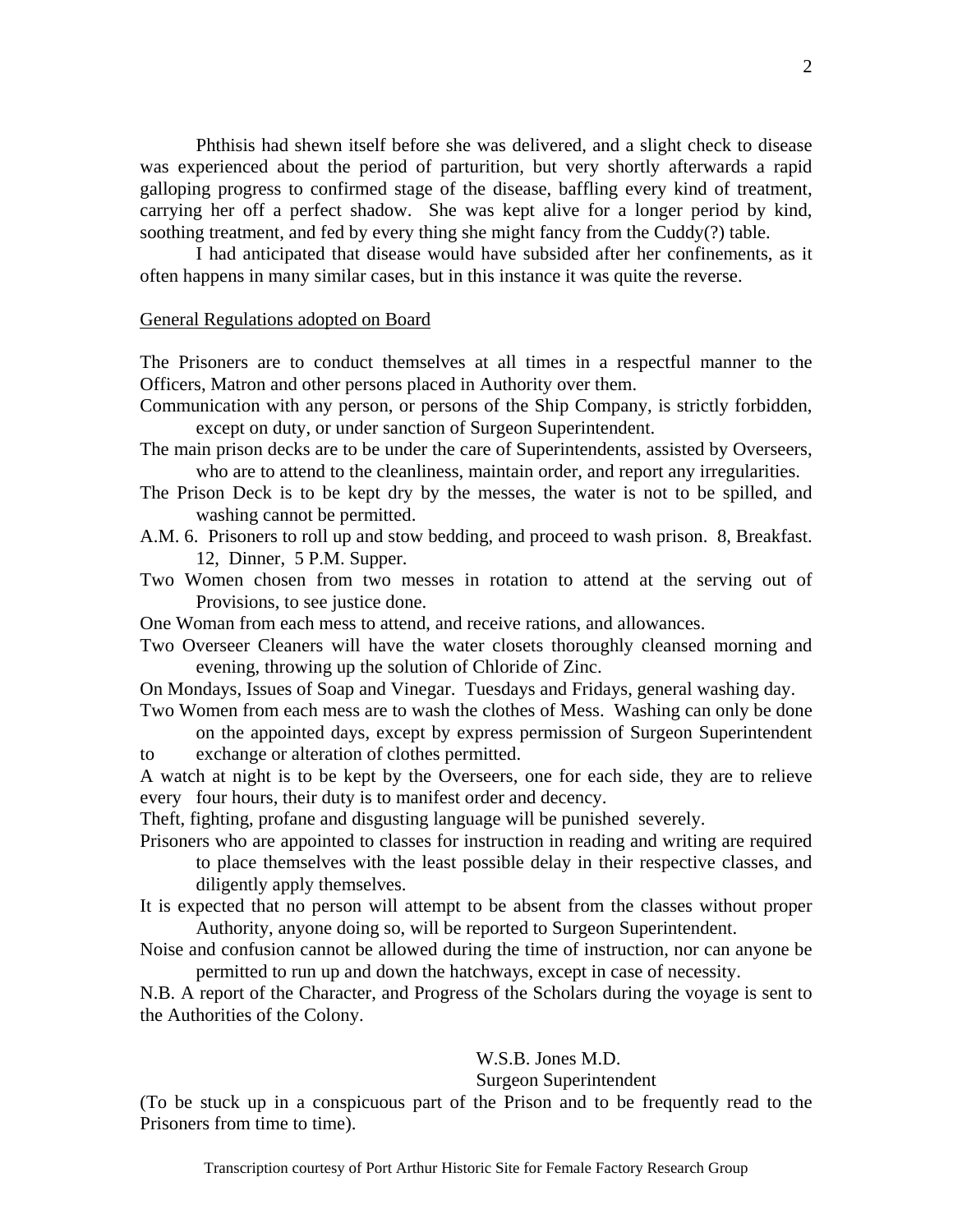Recapitulation of daily proceedings as recorded in my journal on board the convict ship "Aurora".

 As health is the primary inculcation to be studied by Surgeon's Superintendent of Convict Ships where a dense mass of Human Beings are so closely congregated together, it will be observed on a reference to the Journal in question, from the daily routine therein contained during a most tempestuous voyage, that cleanliness was the first object from dawn of day to its close, whenever practicable, and this prosecuted systematically both in prison, and also in the various compartments of the Ship, disseminating the solution of the Chloride of Lime liberally, morning, and evening, in the specified proportions, within Prison, especially in the neighbourhood of, and \_\_sons? of the respective privies, also into the ship's well from time to time.

 The advantages of these proceedings cannot be questioned and will be best appreciated by judging final results, that is on arrival in the Colony, and this will be commented upon, \_\_? I shall confine myself to our daily proceedings and beg a reference to Page 27 of daily Journal, to a copy of a letter addressed to the Medical Director General of the Navy, in Latitude 7 - 39\_?, Longitude 23 - 41N(?), but which on due reflection, might be transcribed here:

> Convict Ship "Aurora" May 23rd 1851

Sir,

 In conformity with the Printed Instructions for Surgeon's Superintendents of Prison Ships, I respectfully beg leave to report to you the state and progress of this Ship since leaving the Downs, 27th day of April to the date hereof for the information of the Admiralty.

 It is very satisfactory in being able to state that all on board are in the enjoyment of the best of health and that the Prisoners, conduct themselves correctly, and orderly, since leaving Woolwich so that nothing transpires to mar the Public Service.

 There are 232 Female Convicts, but inclusive of their Children and Infants, in all 267. The largest number of Prisoners I believe of this class ever sent to a Penal Colony is on Ship from Millbank and it is unnecessary here to recapituate the proceedings and daily routine carried on in a sanitary point of view. But suffice it to say that it is conducted precisely on similar principles to that adopted when Superintendent of the "Bangalore" C.S. of last year. The solution of the Chloride of Lime is most \_\_ously? disseminated throughout every compartment of the Prison, and adjacent parts contiguous to it, and which renders as usual everything sweet and wholesome, and which is duly appreciated by the Prisoners themselves.

 As there has been but two individuals admitted upon the Sick list altogether since leaving England, one with Severe Acute Rheumatism, and the other with Lyna<sup>2</sup>? Tonsillaris, but who are now discharged the List, cured, and there remains not one on the List, at the present date, so there appears every probability from the healthy condition of everyone, that the voyage will be prosecuted throughout.

I have the Honor to be Sir,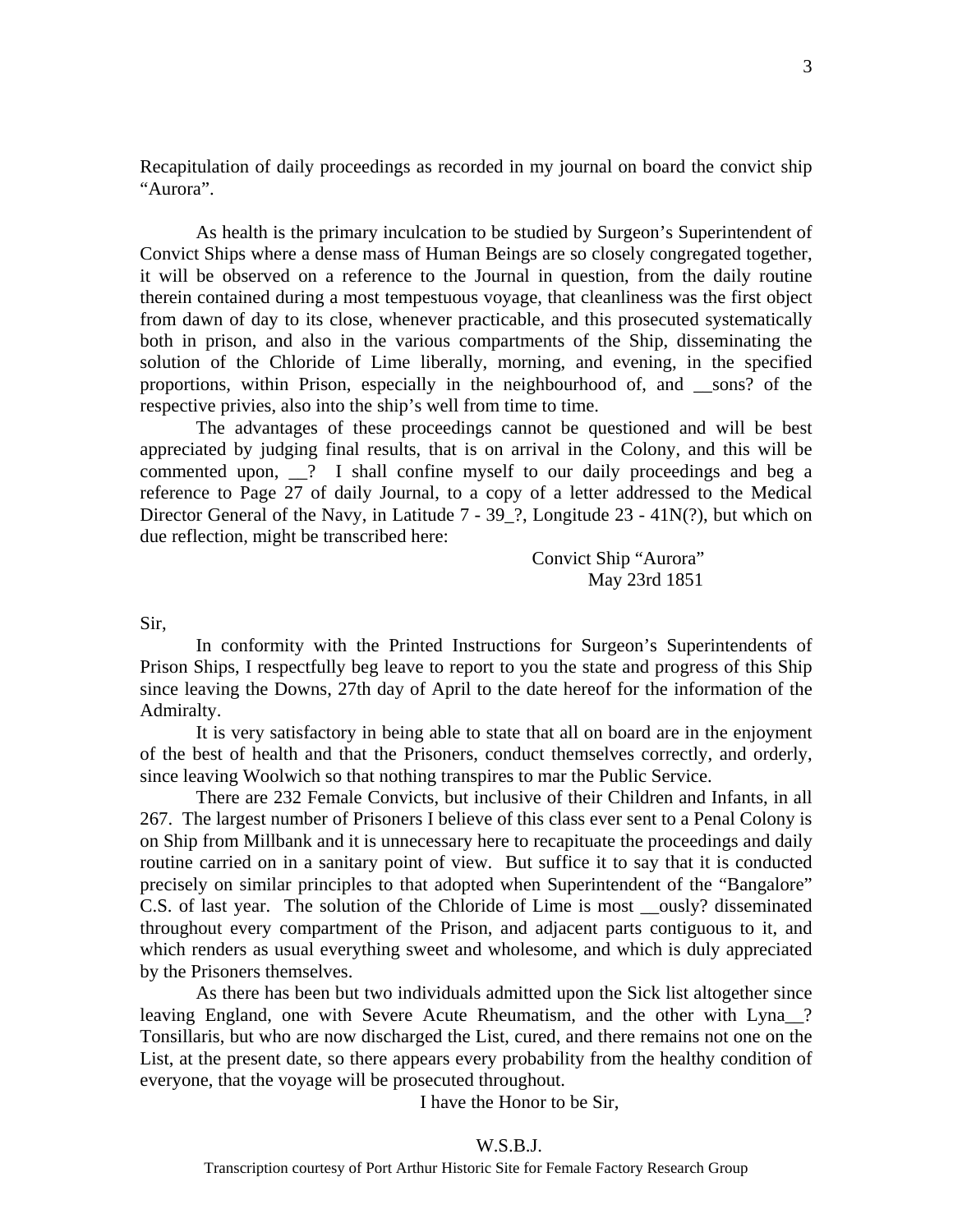There is no question that the Chloride of Lime possesses unqualified advantages as a disinfectant, destroying anything having the least tendency to obnoxious odour, hence its congenial, powerful antiseptic properties, in the preservation of health, the greatest of all blessings, more especially under certain circumstances, as in crowded Ships conveying a large number of Human Beings, as Troop Ships, Convict Ships, Emigrant Ships, the Convict Ship being more prone to disease, from their unfortunate mode of living before conviction, and labouring under a variety of diseases, by living a profligate life, and that probably for a series of years.

 On first joining these classes of Ships, it is usual to draw up a code of regulations for the guide (of) Prisoners, which are stuck up conspicuously within the Prison, as in the Case of this present Ship, but I always have observed my verbal orders, much better attended to, than written ones.

 The first duty every morning after the Bedding were properly rolled up, and stowed, the admittance of Prisoners on deck for ablusion, by messes, under cover of screens especially provided to Female Convict Ships, under the surveillance of the Matron, and her Deputy, and this was done as early in the morning compatible to Season, and climes. Within the Tropics, 4, 5, and 6 o'clock a.m. daily when all went thro' the process of a thorough ablusion, by good doucing of buckets of salt water.

 The whole of the Prisoners from the time of leaving England, to our destination were daily allowed every consistent privilege, on deck, the poop, and after part of the Ship, as the quarter deck, assigned to them, apart from the fore, as much as possible from the Ship's Company, and Boys, being more under my own eye, and cognizance satisfactory to myself that no impropriety should take place during voyage, and I fully believe, as far as I am able to judge, nothing clandestine has transpired as I have been most vigilant myself, no person could be more on the alert.

 The Superintendence when issuing out Lime juice and wine daily, is an indispensable duty on the part of the Surgeon Superintendent, more especially when within the Tropics, not only to see this duty properly served out correctly, but compelling them to drink it at the Tub before you. It affords the Surgeon a favourable opportunity by the whole of them, at the call of the roll, passing in rotation, from one side of deck to the other to detect hidden disease, in whatever form it may happen to develop itself, whether in the countenances, skin, muscular contractions, or the respiratory organs, especially, a prominent feature, and constant attendant is that most insiduous of all diseases, "Scorbutus."

 As I look upon Dinner the principle of all meals, my presence during that period, I was as particular in discharging, as any other of my public routine of duty on board, to Superintend (each?) person, the meat properly weighed, and served out justly, and fairly, well proportioned in lean and fat, by which means, the results are general satisfaction (by?) the Prisoners, perceiving their general interests so much studied, prevents murmuring, and discontent, but independent of all this, it must be viewed as a salutary measure in a sanitary point of view upon the health of the Convict individually.

 After the Prison, Hospital etc are thoroughly cleansed every morning by dry scraping, and the sprinkling, and flannel washing the boards, with the Chloride of Lime (in solution) in the usual manner as recommended. The Matron, and her Assistants reports to me when the Prison is ready for inspection.

 Having no Religious Instructor, the duty of reading within the Prison, and Prayers, devolving upon me daily. Devine Service performed by myself every Sunday, morning and evening.